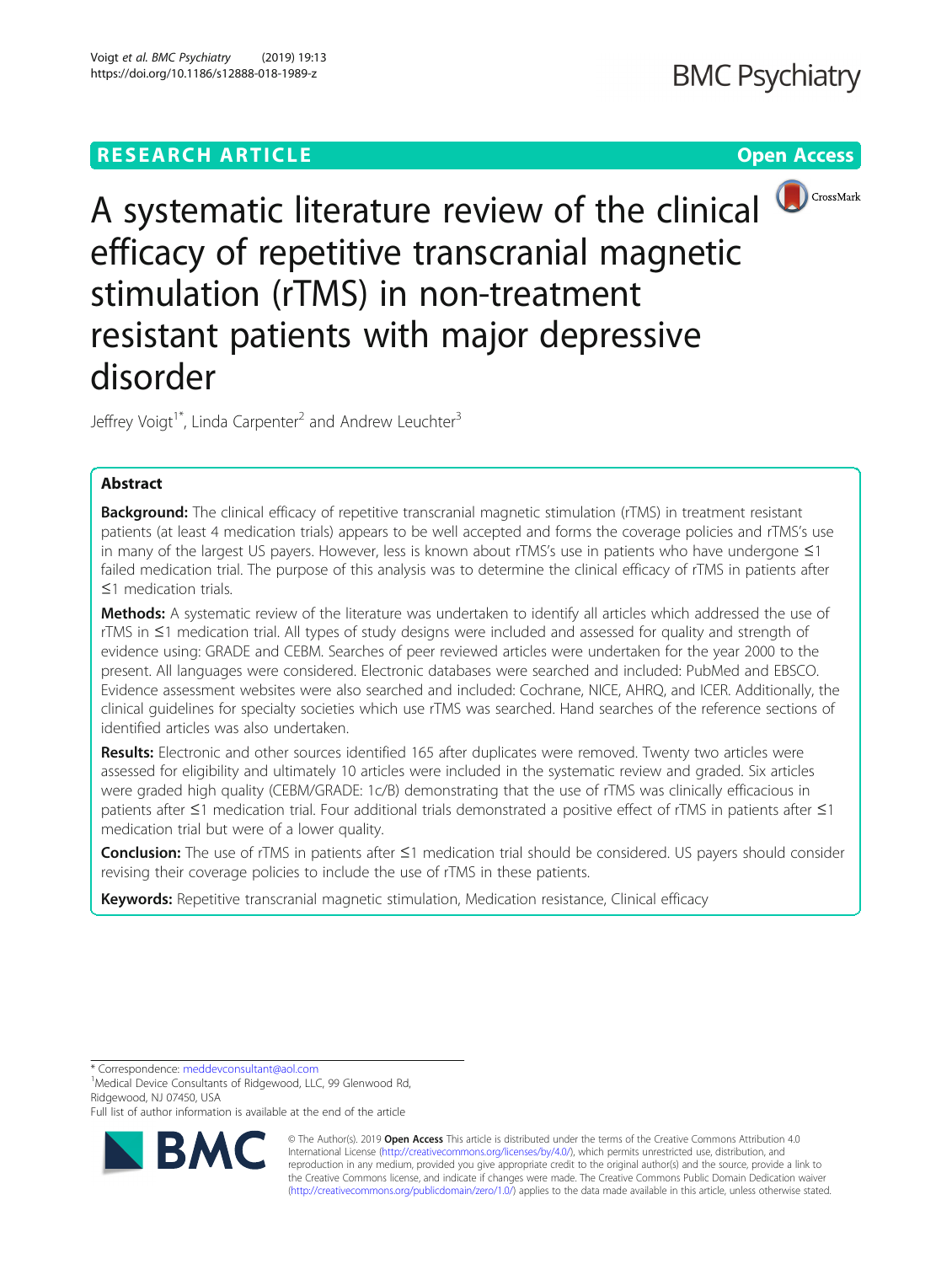# Background

Repetitive transcranial magnetic stimulation (rTMS) is an FDA cleared therapy for use in treating major depressive disorder (MDD). All products cleared for market use are indicated for: "Treatment of major depressive disorder in adult patients who have failed to receive satisfactory improvement from prior antidepressant medication in the *current episode*  $[1-5]$  $[1-5]$  $[1-5]$  $[1-5]$  $[1-5]$ ". The clinical efficacy of rTMS has been demonstrated in numerous randomized controlled clinical trials in patients who have failed 1–4 pharmacologic treatment regimens [\[6](#page-9-0)–[8\]](#page-9-0). Additionally, medical specialty guidance documents support its use, including a whitepaper from the Clinical Transcranial Magnetic Stimulation (TMS) Society [\[9](#page-9-0)] and consensus recommendations published by a group of rTMS experts in the National Network of Depression Centers (NNDC) the American Psychiatric Association (APA) Council on Research [[10\]](#page-9-0).

Current medical policy coverage guidelines for the largest US payers call for coverage of rTMS if the following condition is met: "….inability to tolerate psychopharmacologic agents (at least 3–4 trials of agents with distinct side effects)  $[11-15]$  $[11-15]$  $[11-15]$  $[11-15]$  $[11-15]$ ". Unfortunately as patients move through the depression treatment paradigm they become more resistant to any therapy [[16](#page-9-0)–[19](#page-9-0)]. The American Psychiatric Council further states: "A consistent predictor of antidepressant response across most therapeutic modalities is the degree of treatment resistance. Thus, rTMS is like other known antidepressant treatments in this respect with greater treatment resistance generally pre-dicting poorer response [[10\]](#page-9-0)."

Recently a local Medicare carrier has allowed for rTMS use after at most 1 failed pharmacologic therapy [[20\]](#page-9-0). Additionally a lifetime cost effectiveness analysis examining the use of rTMS after one failed therapy and comparing it to standard therapy (i.e. multiple trials of pharmacologic agents) demonstrated that rTMS can be cost saving and improve upon the quality of life in the various age cohorts examined [[21](#page-9-0)].

Based on the above, it is the purpose of this analysis to further examine the evidence on the use of rTMS in patients major depressive disorder who have failed ≤1 vs. ≥2 pharmacologic trials (as a comparison) to determine if there is clinical efficacy (and if clinical efficacy improves in patients who have undergone ≤1 failed medication trial vs. ≥2 failed medication trials [hereafter defined as treatment resistant]) when used after ≤1 failed medication trials. As well, it is the intention to examine patients who were treated with  $rTMS \pm pharmacother$ apy vs. pharmacotherapy as the first therapy in treatment naïve patients in order to determine rTMS's clinical effect. This analysis appears not to have been done previously and may offer payers an alternative for cost savings and improved outcomes vs. numerous trials of pharmacologic agents.

## **Methods**

A systematic review of the literature was undertaken using the following sources and search terms:

Search terms: ((((Predict\*) AND response) AND rTMS)) AND depress\*. As well, search terms used were: ((((((rTMS)) AND major) AND depress\*) AND controlled) AND trial)) AND response.

Electronic searches were undertaken using both PubMed and EBSCO.

Other searches were made of the following websites:

- Technology Assessments: National Institute of Health and Clinical Excellence (NICE); Agency for Health Research and Quality (AHRQ); California Technology Assessment Forum (CTAF)/Institute for Clinical and Economic Review (ICER).
- Cochrane Database of Systematic Reviews
- Clinical consensus statements of specialty societies including the American Psychiatric Association and the Clinical TMS Society

Hand searches of the reference sections of all articles obtained were undertaken.

Articles which addressed the issue of the number of medication trials and rTMS outcomes in patients with MDD were included. More specifically, those trials which defined non-treatment resistant patients as ≤1 medication trial and evaluated rTMS outcomes were also included. Those trials that defined non-treatment resistance as ≤2 medication trials were excluded. The clinical outcome evaluated was clinical response to rTMS in treatment naïve or after 1 failed medication trial.

The level and quality of the evidence was assessed using the Center for Evidence Based Medicine (CEBM) [[22\]](#page-9-0) and Grading of Recommendations, Assessment, Development, and Evaluation (GRADE) [[23\]](#page-9-0) criteria. (See Additional file [1](#page-9-0): Appendix 1 for the criteria used for each.)

Electronic and hand searches were performed by JV and adjudicated by LC. Assessment of the evidence was first performed by JV and confirmed by AL.

Lastly a Preferred Reporting Items for Systematic Reviews and Meta-Analyses (PRISMA) checklist was utilized to ensure the manuscript adhered to minimum accepted guidelines for systematic reviews (Additional file [2](#page-9-0): Appendix 2).

# Results

# Electronic searches

Electronic databases were searched for the years: 2000 to the present. The year 2000 was chosen as rTMS began to be evaluated in patients about this time.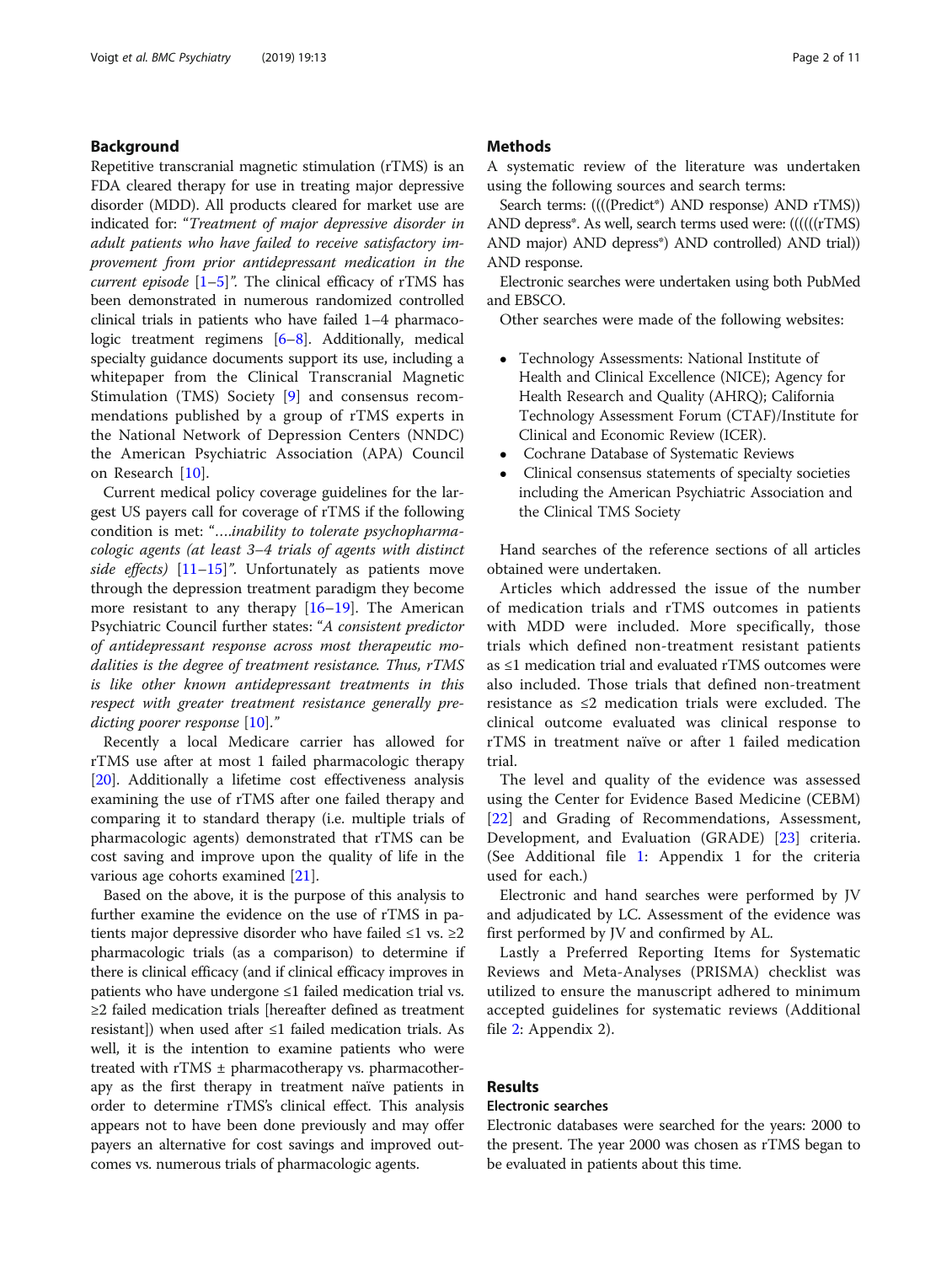- PubMed searched on January 20, 2018 using the search terms: ((((Predict\*) AND response) AND rTMS)) AND depress\* - 91 hits; 10 records obtained
- PubMed searched on January 31, 2018 using the search terms: (((((((rTMS) AND major) AND depress\*) AND controlled) AND trial)) AND response – 85 hits; 6 records identified; 3 duplicates; 2 new record obtained.
- EBSCO searched on January 21, 2018 using the search terms: ((((Predict\*) AND response) AND rTMS)) AND depress\* - 59 hits; 4 records identified; 3 duplicates; 1 new record obtained
- EBSCO searched on January 31, 2018 using the search terms: (((((((rTMS) AND major) AND depress\*) AND controlled) AND trial)) AND response – 50 hits; 4 records identified. 4 duplicates; 0 new records obtained.

# Consensus recommendations by specialty societies

- American Psychiatric Association searched on January 20, 2018–1 hit; 1 record obtained
- Clinical TMS Society searched on January 20, 2018–1 hit; 1 record obtained

# Technology assessments/systematic reviews

- National Institute for Health and Clinical Excellence (NICE) searched on January 22, 2018–1 hit; 1 record obtained
- Agency for Health Research and Quality (AHRQ) Technology Assessments searched on January 22, 2018–1 hit; 1 record obtained
- Cochrane Database of Systematic Reviews; searched on January 23, 2018–1 hit; 1 record obtained.
- California Technology Assessment Forum (CTAF) searched on February 1, 2018–1 hit; 1 record obtained.

# Hand searches of reference sections of articles identified in above searches (searched on 1/23/18 & 1/31/18)

- Wang Y-M, et al. Randomized controlled trial of repetitive transcranial magnetic stimulation combined with paroxetine for the treatment of patients with first-episode major depressive disorder. Psych Research. 2017;254:18–23. 1 hit; 1 duplicate; 0 new records obtained.
- Wang H-N, et al. Clustered repetitive transcranial magnetic stimulation for the prevention of depressive relapse/recurrence: a randomized controlled trial. Trans Psych. 2017;7:1292. DOI [https://doi.org/](https://doi.org/10.1038/s41398-0001-x) [10.1038/s41398-0001-x](https://doi.org/10.1038/s41398-0001-x). 1 hit; 1 new record obtained
- Huang M-L, et al. Repetitive transcranial magnetic stimulation in combination with citalopram in young patients with first-episode major depressive disorder: A double-blind, randomized sham-controlled trial. ANZJP. 2012;46(3):257–264. 2 hits; 2 duplicates; 0 new records found
- American Psychiatric Association. McClintock SM et al. Consensus recommendation for the clinical application of repetitive transcranial magnetic stimulation (rTMS) in the treatment of depression. Journal Clinical Psychiatry. 2017; [doi.org/10.4088/](http://doi.org/10.4088/JCP.16cs10905) [JCP.16cs10905](http://doi.org/10.4088/JCP.16cs10905)–5 hits; 5 new records obtained
- Perera T, et al. The clinical TMS society consensus review and treatment recommendations for TMS therapy for major depressive disorder. Brain Stimulation. 2016;9:336–346. – 4 hits; 3 duplicates; 1 new record obtained.
- Beuzon G, et al. Predictors of response to repetitive transcranial magnetic stimulation (rTMS) in the treatment of major depressive disorder. Encephalie. 2017;43:3–9. 2 hits that were duplicates; 0 new records obtained.
- Dumas R, et al. Stimulation magnétique trancrânienne répétée dans la prise en chage des épisodes dépressifs majeurs: facteurs prédictifs de response thérapeutique. L'Encéphale 2012;38:360–368. 5 hits that were duplicates; 0 new records obtained.
- Brakemeier E-L, et al. Patterns of response to repetitive transcranial magnetic stimulation (rTMS) in major depression: Replication study in drug-free patients. Journal Affect Disord. 2008;108:59–70. 2 hits; 2 duplicates found. 0 new records obtained.
- Brakemeier E-L, et al. Positive predictors for antidepressive response to prefrontal repetitive transcranial magnetic stimulation (rTMS). 2007. 41:395–403. 2 hits; 1 duplicate. 1 new record obtained.
- Fregni, F et al. Predictors of antidepressant response in clinical trials of transcranial magnetic stimulation. Inter Jrl Neuropsychopharm 2006;9:641–654. 1 hit; 1 new record found
- Carpenter LL, et al. Transcranial magnetic stimulation (TMS) for major depression: A multisite, naturalistic, observational study of acute treatment outcomes in clinical practice. Depress Anxiety 2012;29:587–596. 2 hits; 2 duplicates. 0 new records found
- O'Reardon JP et al. Efficacy and safety of transcranial magnetic stimulation in the acute treatment of major depression: A multisite randomized controlled trial. Biol. Psych. 2007;62:1208–1216. & Lisanby SH, et al. Daily left prefrontal repetitive transcranial magnetic stimulation in the acute treatment of major depression: Clinical predictors of outcome in a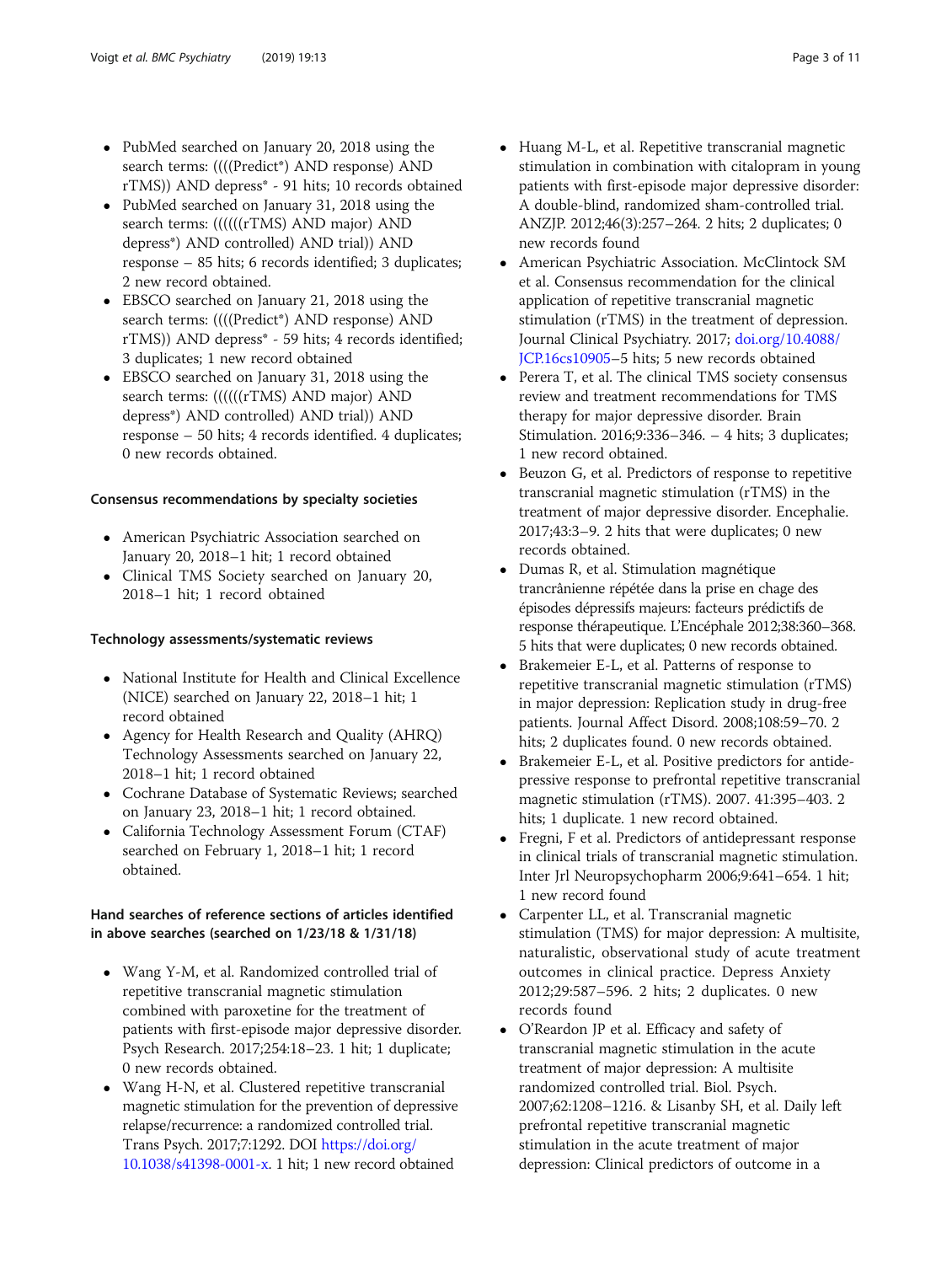multisite, randomized controlled clinical trial. Neuropsychopharm. 2009;34:522–534. 3 hits; 3 duplicates. 0 new records found

- Mitchell PB, et al. Transcranial magnetic stimulation for depression. Austral New Zeal Jrl Psych. 2006;40:406–413. 0 hits
- Fitzgerald PB, et al. A study of the pattern of response to rTMS treatment in depression. Depress Anxiety. 2016;33:746–753. 4 hits; 2 duplicates. 2 new records obtained.
- Cohen RB, et al. Clinical predictors associated with duration of repetitive transcranial magnetic stimulation treatment for remission in bipolar depression. Jrl. Nerv Ment Disord. 2010;198:679–681. 1 hit; 1 duplicate. 0 new records found.
- Yang H, et al. A randomized controlled trial of right low frequency rTMS combined with escitalopram in treatment of patients with first-episode depression in general hospitals. JPBS. 2017;2(5):2. DOI: [https://](https://doi.org/10.20900/jpbs.20170016) [doi.org/10.20900/jpbs.20170016](https://doi.org/10.20900/jpbs.20170016). 0 hits.

Figure 1 depicts the flow diagram of articles screened, identified, eligible and excluded from the analysis. In

total there were 10 articles identified which addressed the issue of rTMS efficacy based on the number of medication trials and which; focused on patients who were not defined as treatment resistant  $(≤1$  medication failure), that a patient with MDD had undergone prior to use of rTMS. These studies are identified in Table [1](#page-4-0). Table [2](#page-6-0) shows those studies that were excluded with reasons.

As can be seen in Table [1](#page-4-0), there were six studies that would be considered of high quality as evaluated by CEBM/GRADE criteria which demonstrated a statistically significant and positive effect of rTMS in patients with low medication resistance  $(≤1$  trial) prior  $[24-29]$  $[24-29]$  $[24-29]$  $[24-29]$  $[24-29]$ . The other trials were of lower quality but again, all demonstrated a positive effect of rTMS in patients with low medication resistance  $( \leq 1 \text{ trial})$   $[30-33]$  $[30-33]$  $[30-33]$ . Two studies related to treatment resistance were excluded for the following rea-sons: Lefkovitz [\[8](#page-9-0)] was excluded as it compared  $\leq$ 2 medication trials to ≥3 trials. It did however find that patients treated with rTMS who failed ≤2 medication trials were significantly more responsive ( $P = 0.032$ ) vs. those with  $\geq 3$ medication trials. Mitchell [\[34\]](#page-10-0) was excluded as it did not specify the number of medication trials but did state that the number of medication trials affected rTMS's efficacy.

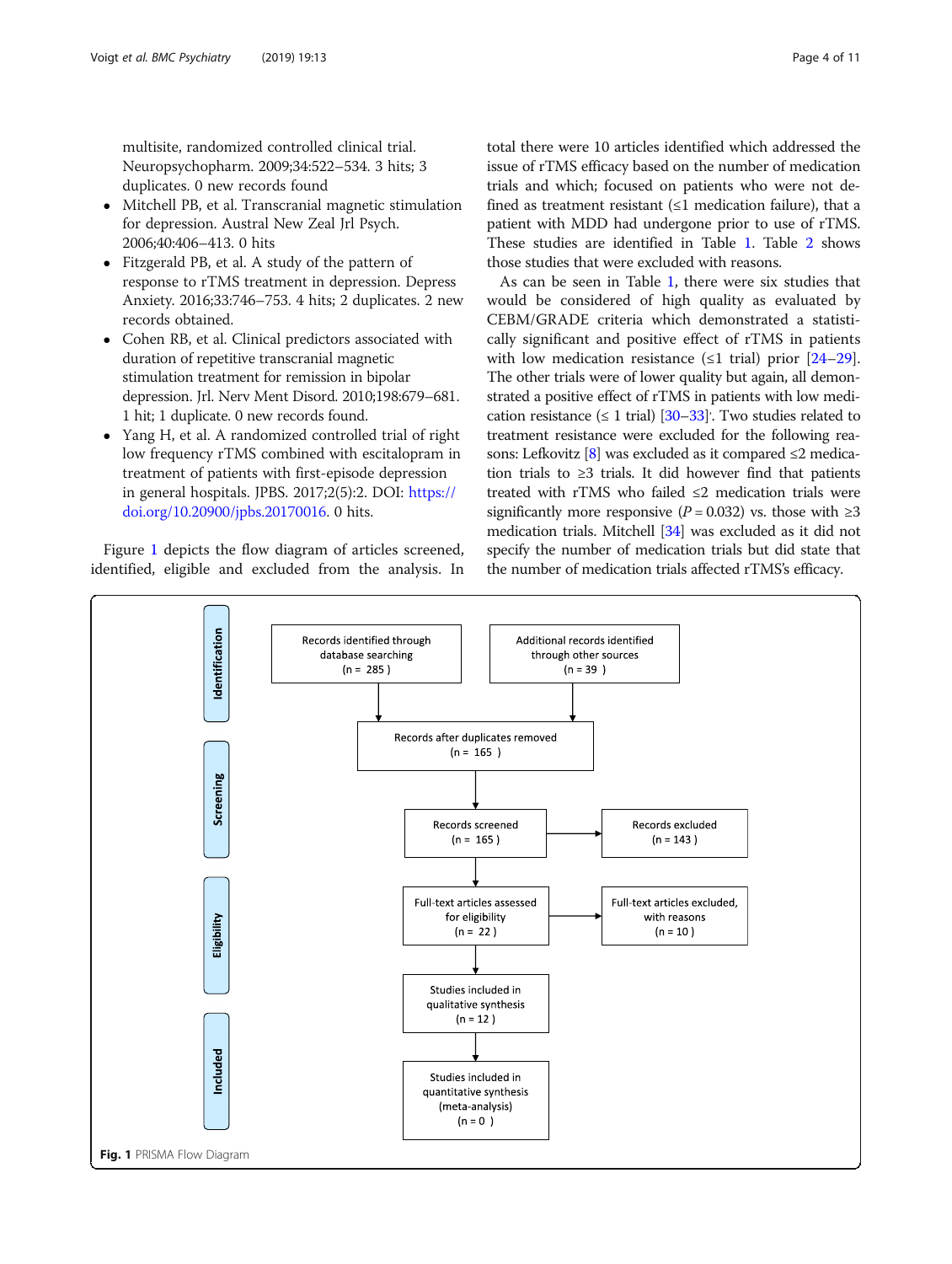<span id="page-4-0"></span>

| Table 1 Studies included in the analysis                                                         |                                                                                                                                                                              |                                                            |                                                                                                                                              |                                                                                                                                                                                                                                                                                                                                                                                                                    |                      |
|--------------------------------------------------------------------------------------------------|------------------------------------------------------------------------------------------------------------------------------------------------------------------------------|------------------------------------------------------------|----------------------------------------------------------------------------------------------------------------------------------------------|--------------------------------------------------------------------------------------------------------------------------------------------------------------------------------------------------------------------------------------------------------------------------------------------------------------------------------------------------------------------------------------------------------------------|----------------------|
| Study                                                                                            | Design                                                                                                                                                                       | Baseline characteristics                                   | Comparison # med trials<br>(treatment resistance)                                                                                            | Outcome                                                                                                                                                                                                                                                                                                                                                                                                            | GRADE<br><b>CEBM</b> |
| Neuropsychophar. 2006 [24]<br>Fregni F, et al. Inter Jrl                                         | Pooled data from 6 clinical trials<br>retrospective analysis Countries:<br>Brazil<br>$\leq$<br>Canada (N = 25 patients),<br>$(N = 60)$ , Austria ( $N = 29$ ),<br>$(N = 21)$ | 153 patients; Age = 51.1<br>$± 15.1; M/F = 63/90$          | (medication resistant).<br>defined as refractory<br>22 medication trials                                                                     | Therefore $195-42 = 153$ patients<br>only one failed medication trial.<br>Treatment refractoriness was a<br>significant predictor of clinical<br>response to rTMS (P < 0.0001);<br>Aviv patients ( $N = 42$ ) due to<br>use of Model 3 excluded Tel<br>included in the analysis.                                                                                                                                   | 1c/B                 |
| Brakemeier E-L, et al. Jrl.<br>Psych Res. 2007 [30]                                              | Prospective case series<br>Country: Germany                                                                                                                                  | 70 patients; $Age = 49.5 \pm$<br>12.5; $M/F = 44/26$       | resistant ( $\geq$ 2 trials) ( $N = 51$ )<br>Comparison medication<br>resistant (1 trial) $(N = 19)$<br>to non-medication                    | of depressive episode and lower<br>Patients with a shorter duration<br>showed a greater response to<br>level of medication resistance<br>rTMS.                                                                                                                                                                                                                                                                     | $\frac{1}{4}$        |
| O'Reardon JP, et al. Biol Psych.<br>Neuropsychopharm. 2009 [18]<br>2007 [25]; Lisanby SH, et al. | Countries: 20 sites US; 2<br>Double blind multisite<br>Austria; 1 Canada<br>(23 centers) RCT                                                                                 | 301 patients; Age = $48.3 \pm$<br>$10.8$ ; M/F = $142/159$ | resistant ( $\geq$ 2 trials) ( $N = 147$ )<br>to non-medication resistant<br>Comparison medication<br>$(1 \text{ trial}) (N = 164)$          | analysis performed by Lisanby.<br>to rTMS was 4 times higher if<br>with patients having received<br>The likelihood of responding<br>unsuccessful medication trial<br>2 or more unsuccessful trials<br>before rTMS in comparison<br>therapy was 0.83. Post hoc<br>patients had received one<br>$(P = 0.021)$ . Effect size in<br>patients with one failed                                                           | 1b/B                 |
| Brakemeier E-L, et al. Jrl Affect<br>Disord. 2008 [31]                                           | Prospective and retrospective<br>case series Country: Germany                                                                                                                | 79 patients; Age = 49.1 $\pm$<br>$14.3$ ; M/F = $35/43$    | medication resistant (1 trial)<br>treatment arm medication<br>resistant (22 trials) to non-<br>Comparison within rTMS                        | patients with a short duration<br>medication resistant (43% vs.<br>of episode were more likely<br>to respond to rTMS than<br>Non-treatment resistant<br>$18%$ $(P = 0.023)$                                                                                                                                                                                                                                        | $\frac{1}{4}$        |
| Cohen RB, et al. Jr. Nerv Ment<br>Dis. 2010 [32]                                                 | Single center observation<br>study Country: Brazil                                                                                                                           | 56 patients; $Age = 48 \pm 15$ ;<br>$M/F = 26/30$          | resistance $[1 \text{ trial}]$ $(n = 34)$ to<br>Comparison low treatment<br>high treatment resistance<br>[ $\geq$ 2 trials] ( $N = 22$ )     | (P < 0.01) on treatment outcome<br>a statistically significant effect<br>Low treatment resistance has<br>as measured by HDRS.                                                                                                                                                                                                                                                                                      | 4/C                  |
| Carpenter LL, et al. Depress<br>Anxiety. 2012 [33]                                               | Multicenter observational<br>study Country: US                                                                                                                               | 307 patients; Age = 48.6 ±<br>14.2; M/F = 102/205          | to high treatment resistance<br>resistance $[51 \text{ trial}]$ ( $n = 140$ )<br>Comparison low treatment<br>$[22 \text{ trials}] (N = 167)$ | and PHQ-9 outcomes. No statistical<br>a modest influence on treatment<br>outcome as measured by CGI-S<br>difference between groups on<br>PHQ-9) or remission (39.9% vs.<br>higher percentage of patients<br>Low treatment resistance had<br>response and remission but a<br>56.8%; CGI-S; 57.2% vs. 55.6%;<br>34.9%; CGI-S; 31.9% vs. 26%;<br>having response (59.4% vs.<br>PHQ-9)with low treatment<br>resistance | $4\sqrt{ }$          |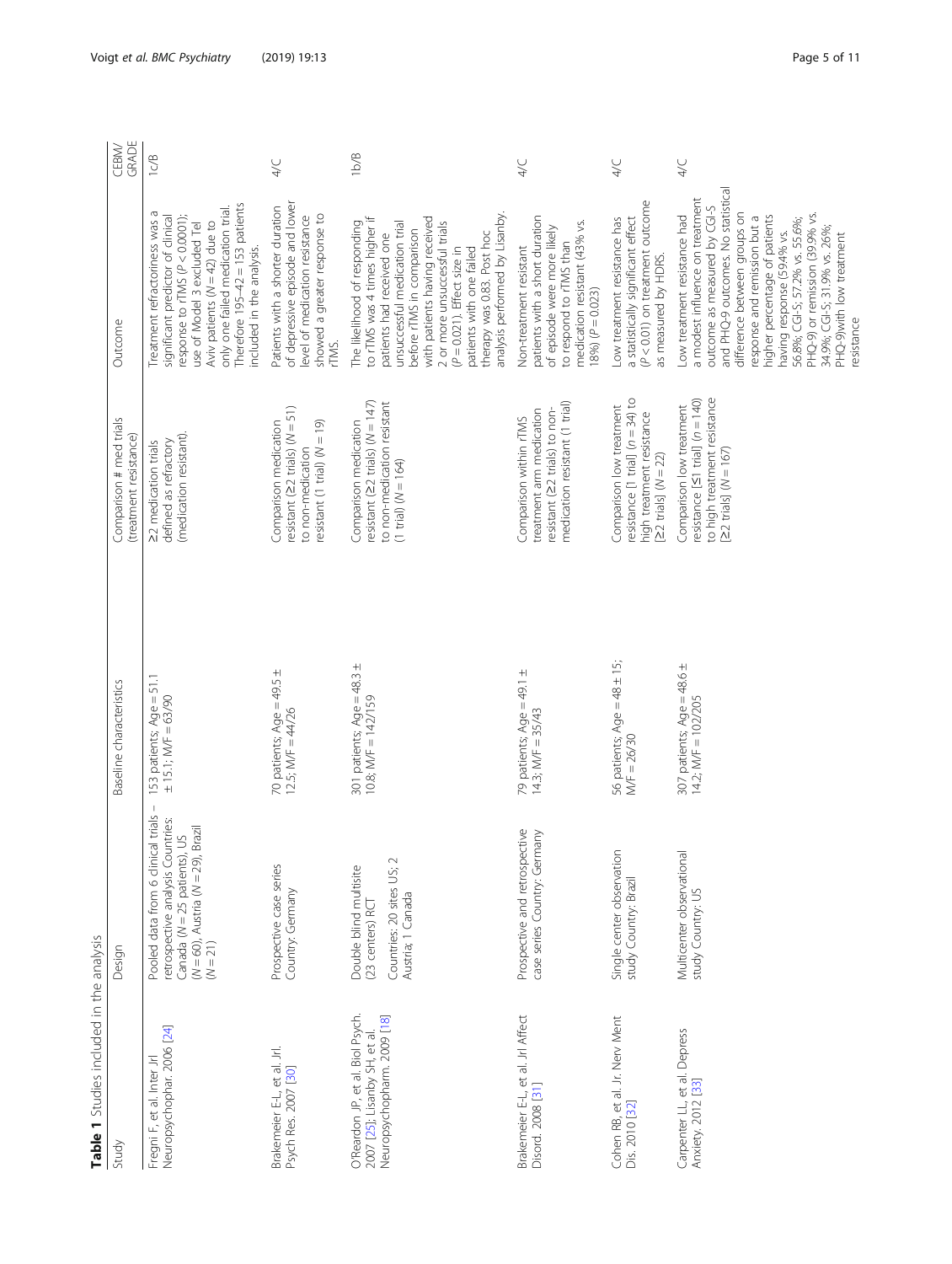| Sham $=$ 41 patients; Age $=$<br>Sham $=$ 28; Age $=$ 31.6 $\pm$<br>$35.4 \pm 12.1$ ; M/F = $15/25$<br>Med =108; $Age = 40 \pm$<br>Sham = $23;$ Age = $30.1$<br>$\pm$ 9.5; M/F = 13/10<br>$11.5$ ; M/F = 23/85<br>7.4; $M/F = 8/20$<br>Baseline characteristics<br>$32.8 \pm 7.3$ ; M/F = 9/<br>Active $= 28$ ; Age $=$<br>Active $=$ 22; Age $=$<br>$rTMS+med = 82$ ;<br>11.4; $M = 22/60$<br>$28.8 \pm 8.5$ ; M/F =<br>$35.5 \pm 12$ ; M/F =<br>patients; Age =<br>Age = $42.3 \pm$<br>Active =41<br>12/10<br>17/24<br>Single center RCT<br>Single center RCT<br>Single center RCT<br>Single center RCT<br>Country: China<br>Country: China<br>Country: China<br>Country: China<br>Design<br>M-L et al. Aust & NZ Jrl Psych 2012<br>However it is in Chinese so Huang<br>Ban. 2011 is a duplicate study [43].<br>et al., Zhejiang Da Xue Bio Yi Xue<br>Psych. 2012 [26] (Note: Huang L<br>Huang M-L, et al. Aust & NZ Jrl<br>Wang H-N, et al. Translational<br>Yang H, et al. Jrl Psych Brain<br>Sci. 2017 [29]<br>Wang Y-M, et al. Psych Res.<br>Psych. 2017 [27]<br>2017 [28]<br>Study<br>used) | Table 1 Studies included in the analysis (Continued) |                                                                                                                                                                                                                                                                                                |                                                                                                                                                                                                                                                                  |                       |
|-----------------------------------------------------------------------------------------------------------------------------------------------------------------------------------------------------------------------------------------------------------------------------------------------------------------------------------------------------------------------------------------------------------------------------------------------------------------------------------------------------------------------------------------------------------------------------------------------------------------------------------------------------------------------------------------------------------------------------------------------------------------------------------------------------------------------------------------------------------------------------------------------------------------------------------------------------------------------------------------------------------------------------------------------------------------------------------------------------|------------------------------------------------------|------------------------------------------------------------------------------------------------------------------------------------------------------------------------------------------------------------------------------------------------------------------------------------------------|------------------------------------------------------------------------------------------------------------------------------------------------------------------------------------------------------------------------------------------------------------------|-----------------------|
|                                                                                                                                                                                                                                                                                                                                                                                                                                                                                                                                                                                                                                                                                                                                                                                                                                                                                                                                                                                                                                                                                                     |                                                      | Comparison # med trials<br>(treatment resistance)                                                                                                                                                                                                                                              | Outcome                                                                                                                                                                                                                                                          | GRADE<br><b>CEBM/</b> |
|                                                                                                                                                                                                                                                                                                                                                                                                                                                                                                                                                                                                                                                                                                                                                                                                                                                                                                                                                                                                                                                                                                     |                                                      | in first episode major depressive<br>citalopram only in both groups.<br>sham plus citalopram (N = 28)<br>remission after 4 weeks. First<br>or sham). Second two week<br>citalopram $(N = 28)$ vs. $rTMS$<br>2 weeks use of rTMS (active<br>disorder on response and<br>Comparison of rTMS plus | Significantly greater number<br>(P = 0.031). No difference in<br>HAMD-17) at 2 weeks with<br>TMS vs. sham/citalopram<br>of early improvers (using<br>$(39% \text{ vs. } 29\%; P = 0.572)$<br>response (46% vs. 36%;<br>$P = 0.586$ ) or remission<br>at 4 weeks. | 1b/B                  |
|                                                                                                                                                                                                                                                                                                                                                                                                                                                                                                                                                                                                                                                                                                                                                                                                                                                                                                                                                                                                                                                                                                     |                                                      | antidepressant ( $N = 82$ ) over<br>Comparison in first episode<br>12 months. Examination of<br>$(N = 91)$ vs. antidepressant<br>depressed patients: rTMS<br>$(N = 108)$ vs. $rTMS$ plus<br>relapse/recurrence.                                                                                | Relapse/recurrence at 12 months<br>significantly lower in rTMS plus<br>antidepressant group (20%) vs.<br>antidepressant group (44.4%)<br>$(P = 0.033)$                                                                                                           | 1b/B                  |
|                                                                                                                                                                                                                                                                                                                                                                                                                                                                                                                                                                                                                                                                                                                                                                                                                                                                                                                                                                                                                                                                                                     |                                                      | to rTMS sham plus paroxetine<br>paroxetine (N = 22) [active]<br>Comparison in treatment<br>naïve patients rTMS plus<br>$(N = 21)$ [sham]                                                                                                                                                       | and 68.2% and 38.1% respectively.<br>Response and remission rate of<br>active vs. sham] 95.5% vs. 71.4<br>(P < 0.05)                                                                                                                                             | 1b/B                  |
|                                                                                                                                                                                                                                                                                                                                                                                                                                                                                                                                                                                                                                                                                                                                                                                                                                                                                                                                                                                                                                                                                                     |                                                      | to rTMS sham plus escitalopram<br>escitalopram (N = 41) [active]<br>Comparison in treatment<br>naïve patients rTMS plus<br>$(N = 41)$ [sham]                                                                                                                                                   | Active rTMS plus escitalopram<br>(250% reduction in HAMD-17<br>$(N = 17)$ at 4 weeks $(P < 0.05)$<br>significantly more effective<br>score) $(N = 36)$ than sham                                                                                                 | 1b/B                  |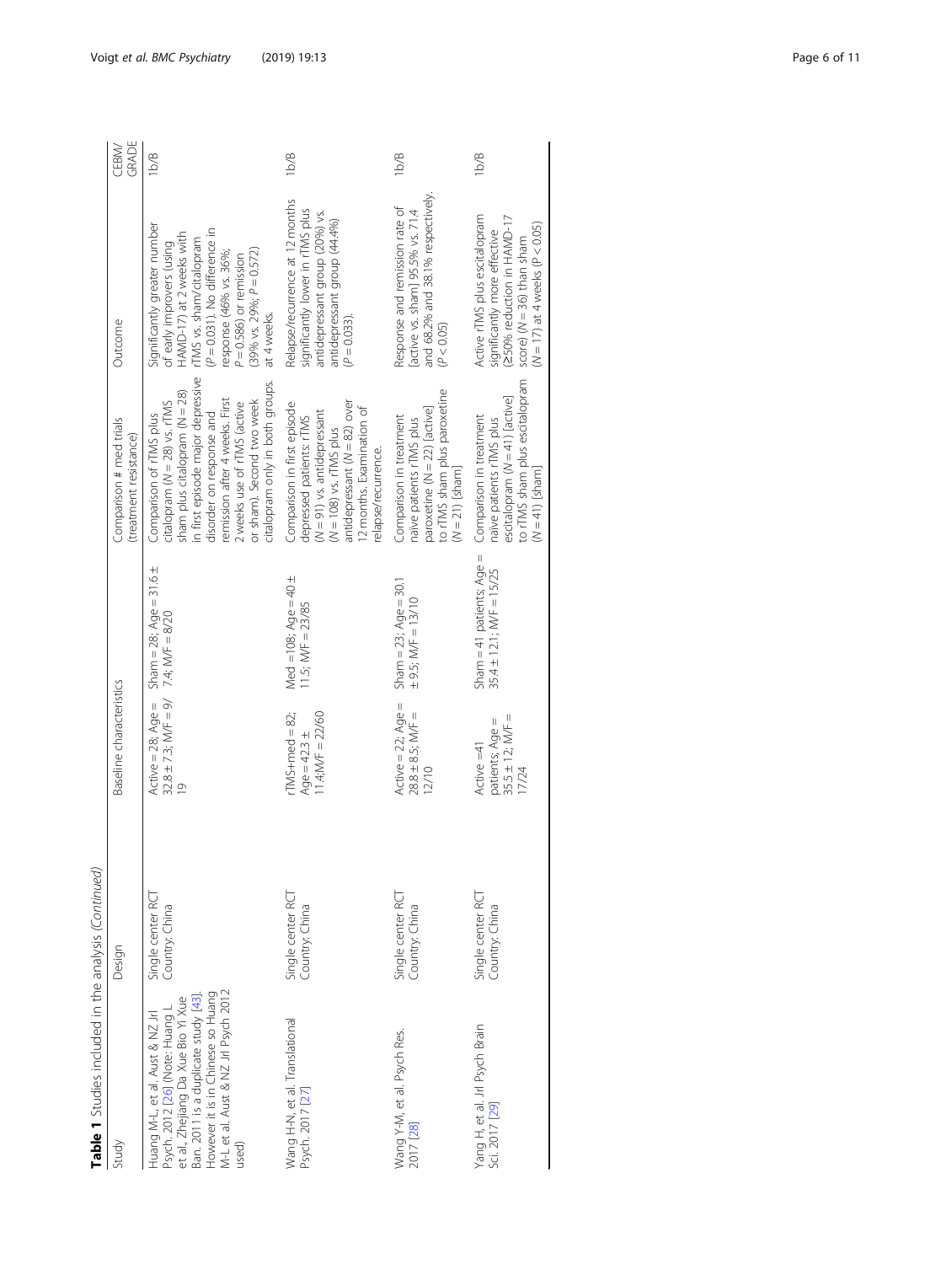<span id="page-6-0"></span>Table 2 Studies excluded with reasons

| Study                                                     | Reason excluded                                                                                                                                                                                                                                                                                                                                                                                                            |  |
|-----------------------------------------------------------|----------------------------------------------------------------------------------------------------------------------------------------------------------------------------------------------------------------------------------------------------------------------------------------------------------------------------------------------------------------------------------------------------------------------------|--|
| Conca A, et al. Human Psychopharmacology. 2000 [44]       | Did not examine effect of number of antidepressant<br>trials on rTMS response                                                                                                                                                                                                                                                                                                                                              |  |
| Cochrane Review. 2001 [45]                                | Review 17 years old. Did not examine effect on the number<br>of antidepressant trials on rTMS response.                                                                                                                                                                                                                                                                                                                    |  |
| Holtzheimer PE, et al. Depression Anxiety. 2004 [46]      | Patients treated with rTMS who responded/did not respond<br>were identified as either having $<$ 7 or $>$ 7 antidepressant trials.                                                                                                                                                                                                                                                                                         |  |
| Mitchell PB, et al. Austral New Zeal Jrl Psych. 2006 [34] | Descriptive review of 25 rTMS studies. Stated that patients who<br>were more treatment resistant (resistance not defined) were less<br>likely to respond to rTMS.                                                                                                                                                                                                                                                          |  |
| CTAF, 2009 [47]                                           | Review 8 years old. However did reference one study already<br>included in assessement [18].                                                                                                                                                                                                                                                                                                                               |  |
| AHRQ. 2011 [35]                                           | Did not examine number of failed medication trials effect on rTMS                                                                                                                                                                                                                                                                                                                                                          |  |
| Aguirre AK, et al. Jrl Affective Disord. 2011 [48]        | Age only was examined as a predictor of rTMS efficacy.                                                                                                                                                                                                                                                                                                                                                                     |  |
| Fitzgerald PB, et al. Expert Reviews 2011[49]             | Stated patients were not treatment resistant. However,<br>in examining paper, patients were found to have at<br>least 2 failed medication trials.                                                                                                                                                                                                                                                                          |  |
| Connolly KR, et al. Jrl, Clinical Psych 2012 [40]         | Jrl Clin Psych 2017 rTMS consensus recommendations [10]<br>stated there was no relationship between degree of<br>treatment resistance and response to rTMS in this study.<br>However, in this case series analysis it was found that<br>patients were had an average of 3.4 failed medication<br>trials and were found to be treatment resistant - with<br>no direct comparison group.                                     |  |
| NICE 2015 [36]                                            | Did not examine number of failed medication trials<br>effect on rTMS                                                                                                                                                                                                                                                                                                                                                       |  |
| Levkovitz Y, et al. World Psych. 2015 [8]                 | Multicenter (20 centers) RCT. Countries: 14 sites US, 4<br>Israel, Germany, and 1 Canada. Total of 212 patients (ITT),<br>181 patients (Per protocol). Comparison low medication<br>treatment resistance ( $\leq$ 2 trials) to $\geq$ 3 failed treatments.<br>Patients treated with rTMS who failed ≤2 treatments<br>significantly more responsive ( $P = 0.032$ ) than those<br>with $\geq$ 3 treatments ( $P = 0.057$ ). |  |
| Fitzgerald PB, et al. Depression Anxiety. 2016 [50]       | Patients treated with rTMS who responded/did not<br>respond had on average 5.7-6.1 failed medication trials.<br>Could not break out low vs. high medication treatment<br>resistance.                                                                                                                                                                                                                                       |  |

Adverse events (where identified) included Table [3](#page-7-0) and mainly consisted of headache and scalp pain [[24](#page-9-0), [25,](#page-9-0) [27](#page-9-0)–[29](#page-10-0), [32\]](#page-10-0). These adverse events were transitory in nature.

Based on the heterogeneity of the included studies, a further breakdown of the clinical response to rTMS was undertaken based on the number of medication trials prior to its use (Table [4](#page-8-0)). What can be seen in Table [4](#page-8-0) are the following findings: the lower the number of medication trials, the better the response rate to rTMS; in patients with  $a \le 1$  medication trial, the use of rTMS plus medication resulted in a response that was significantly higher vs. medication only; and in patients with ≤1 medication trial vs. ≥2 medication trials the use of rTMS provided an improved response.

# **Discussion**

We present results of the first systematic examination of published clinical trial data to specifically demonstrate

that the use of rTMS therapy in patients with ≤1 failed medication trials produces superior outcomes compared to those observed in patients who exhibit higher levels of medication resistance. It is known that the use of rTMS in treating MDD has demonstrated clinical efficacy in high quality studies and in patients who have previously failed 1–4 medication trials [\[35](#page-10-0), [36](#page-10-0)]. This systematic review/analysis extends the understanding of the scope of rTMS' therapeutic potential, and identified several clinical trials which show improved clinical efficacy of rTMS when used in depressed patients characterized by less pharmacoresistance  $(\leq 1$  medication trials). The effect of increased treatment resistance in patients as medication trials increase is also a consistent finding with other therapeutic modalities [[16](#page-9-0)–[19\]](#page-9-0). It is also known that 20–40% of patients do not benefit from, or cannot tolerate adverse effects from, serial adequate trials of antidepressant medications [\[37](#page-10-0)]. It is thus important to identify treatments that can provide clinical benefit to the patient as early on as possible.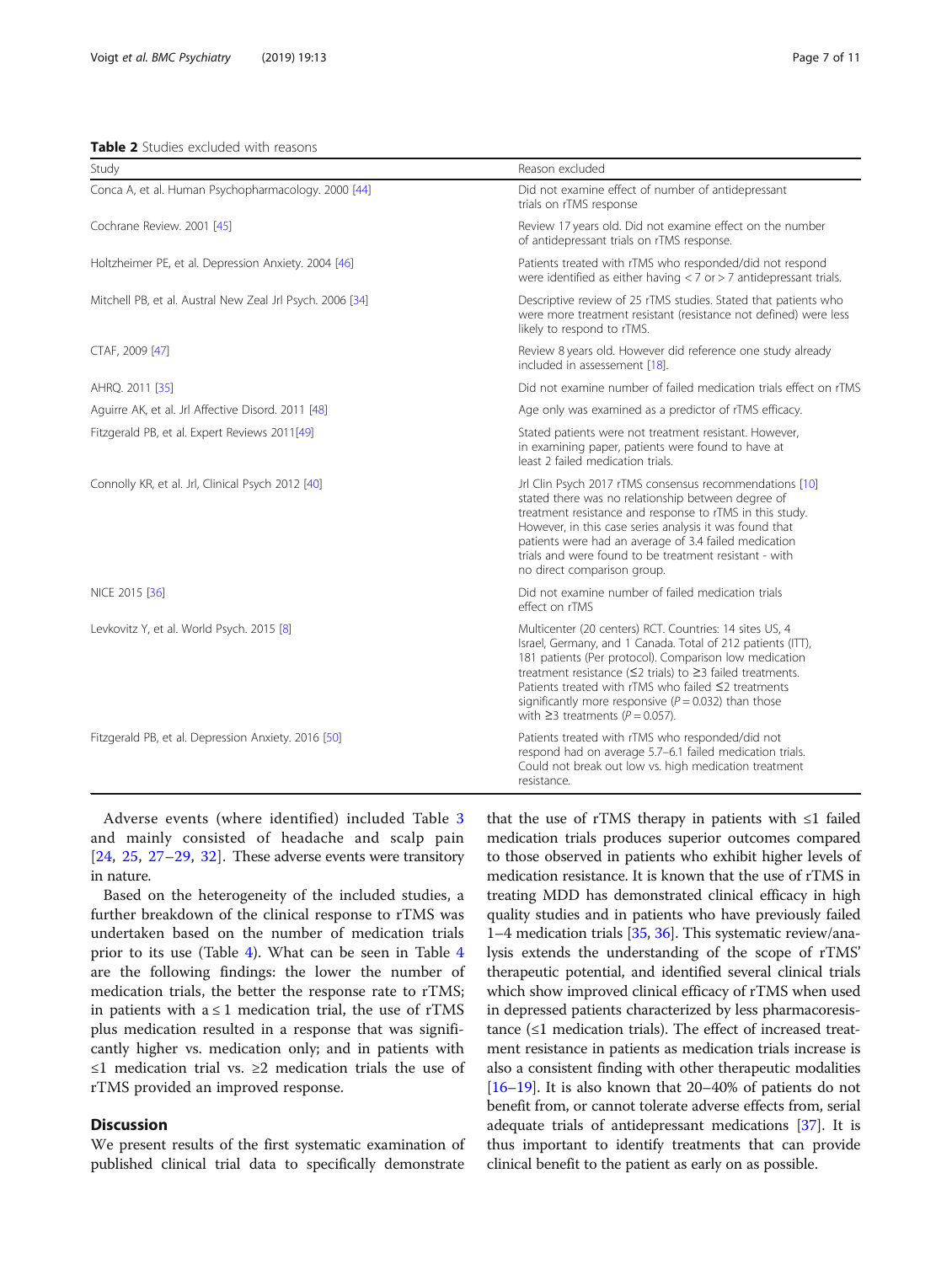## <span id="page-7-0"></span>Table 3 Adverse events

| Study                                                                                                                                                                                                                        | Reported adverse events                                                                                                                                                                                                                        |
|------------------------------------------------------------------------------------------------------------------------------------------------------------------------------------------------------------------------------|------------------------------------------------------------------------------------------------------------------------------------------------------------------------------------------------------------------------------------------------|
| Fregni F, et al. Inter Jrl Neuropsychopharm. 2006 [24]                                                                                                                                                                       | $N = 54$ ; Included headache, neck pain and scalp burn                                                                                                                                                                                         |
| Brakemeier E-L, et al. Jrl. Psych Res. 2007 [30]                                                                                                                                                                             | Not a defined endpoint.                                                                                                                                                                                                                        |
| O'Reardon JP, et al. Biol Psych. 2007 [25]; Lisanby SH, et al.<br>Neuropsychopharm. 2009 [18]                                                                                                                                | Active rTMS: eye pain ( $n = 10$ ); GI & toothache ( $n = 12$ );<br>site discomfort ( $n = 18$ ); site pain ( $n = 59$ ); facial pain<br>$(n = 11)$ ; muscle twitching $(n = 334)$ ; pain of skin $(n = 14)$ .                                 |
|                                                                                                                                                                                                                              | Sham: eye pain ( $n = 3$ ); GI & toothache ( $n = 1$ ); site<br>discomfort ( $n = 2$ ); site pain ( $n = 6$ ); facial pain ( $n = 5$ );<br>muscle twitching ( $n = 5$ ); pain of skin ( $n = 1$ )                                              |
| Brakemeier E-L, et al. Jrl Affect Disord. 2008 [31]                                                                                                                                                                          | Not a defined endpoint                                                                                                                                                                                                                         |
| Cohen RB, et al. Jr. Nerv Ment Dis. 2010 [32]                                                                                                                                                                                | Headache ( $n = 6$ ); increased somnolence ( $n = 2$ );<br>nightmares $(n = 3)$                                                                                                                                                                |
| Carpenter LL, et al. Depress Anxiety. 2012 [33]                                                                                                                                                                              | Tonic/clonic seizure $(n = 1)$                                                                                                                                                                                                                 |
| Huang M-L, et al. Aust & NZ Jrl Psych. 2012 [26] (Note: Huang L<br>et al., Zhejiang Da Xue Bio Yi Xue Ban. 2011 is a duplicate study<br>[43]. However it is in Chinese so Huang M-L et al. Aust & NZ Jrl<br>Psych 2012 used) | Not a defined endpoint                                                                                                                                                                                                                         |
| Wang H-N, et al. Translational Psych. 2017 [27]                                                                                                                                                                              | rTMS + meds: diarrhea ( $n = 5$ ); constipation ( $n = 28$ );<br>dry mouth ( $n = 43$ ); nausea ( $n = 3$ ); palpitations ( $n = 11$ );<br>dizziness ( $n = 8$ ); headache ( $n = 6$ ); blurred vision ( $n = 21$ );<br>tinnitus ( $n = 14$ ). |
|                                                                                                                                                                                                                              | Meds: diarrhea ( $n = 8$ ); constipation ( $n = 35$ ); dry mouth<br>$(n = 66)$ ; nausea $(n = 8)$ ; palpitations $(n = 9)$ ; dizziness $(n = 8)$ ;<br>headache (n = 2); blurred vision (n = 15); tinnitus (n = 3).                             |
| Wang Y-M, et al. Psych Res. 2017 [28]                                                                                                                                                                                        | Active rTMS: headache/scalp pain $(n = 7)$ ; Sham:<br>headache/scalp pain $(n = 8)$                                                                                                                                                            |
| Yang H, et al. Jrl Psych Brain Sci. 2017 [29]                                                                                                                                                                                | Active rTMS: scalp pain & dizziness ( $n = 2$ )                                                                                                                                                                                                |

In a recent cost effective analysis, it has been found that the introduction of rTMS therapy after one failed medication therapy may cost less and provide for similar or even better outcomes when compared with serial medication trials over the life of the patient [[21](#page-9-0)]. The findings from this cost effectiveness analysis are in line with other cost effectiveness analyses which examined patients over 9 weeks [\[38](#page-10-0)], and 3 years [\[39](#page-10-0)]. However, the main methodological difference between these prior reports and that of the Voigt et al. analysis [[21](#page-9-0)] is the examination of cost effectiveness in patients who are not treatment resistant patients (i.e. after only one failed therapy). As rTMS is more clinically efficacious in patients who have failed ≤1 failed medication trial, and the likelihood that it will cost less in a less pharmacoresistant population, may be reason for payers to re-think coverage policies which restrict rTMS coverage to only depressed patients who present after 4 failed medication trials. The present findings support consideration of rTMS coverage after only one failed medication therapy, consistent with at least one Medicare local coverage determination policy which covers rTMS services for appropriate candidates after only one failed antidepressant medication therapy [[20\]](#page-9-0).

The 2016 Clinical TMS Society Consensus review of rTMS for MDD did not address the issue of treatment resistance [[9\]](#page-9-0). While the results of the present analysis are in agreement with comments in a recent consensus recommendations paper [\[10](#page-9-0)], the current analysis differs with regard to the conclusions summarized by McClintock et al. [[10](#page-9-0)]. They included data from a large, multisite, an open case series which was excluded from the current analysis due to the fact that it did not break out treatment resistance [[40](#page-10-0)]. Additionally, further scrutiny of a large naturalistic study [\[33\]](#page-10-0) that shaped the general conclusions of McClintock et al. [[10\]](#page-9-0) shows that while there was not a statistically significant difference in outcomes between non-treatment/treatment resistant subgroups, there was also an identified trend favoring the clinical efficacy of rTMS in patients who have undergone ≤1 failed medication trial.

While a direct comparison of response and remission rates based on degree of treatment resistance cannot be made, comparing response and remission rates from different studies may provide some insights. As it relates to the response and remission rates after failed therapies for both medication and rTMS, the literature shows that with medication the remission and response rates were: 30.6 and 28.5% after one failed medication therapy; 13.7 and 16.8% after 2 failed medication therapies and; 13 and 16.3% after 3 failed medication therapies [\[41](#page-10-0)]. The response and remission rates for rTMS were noted to be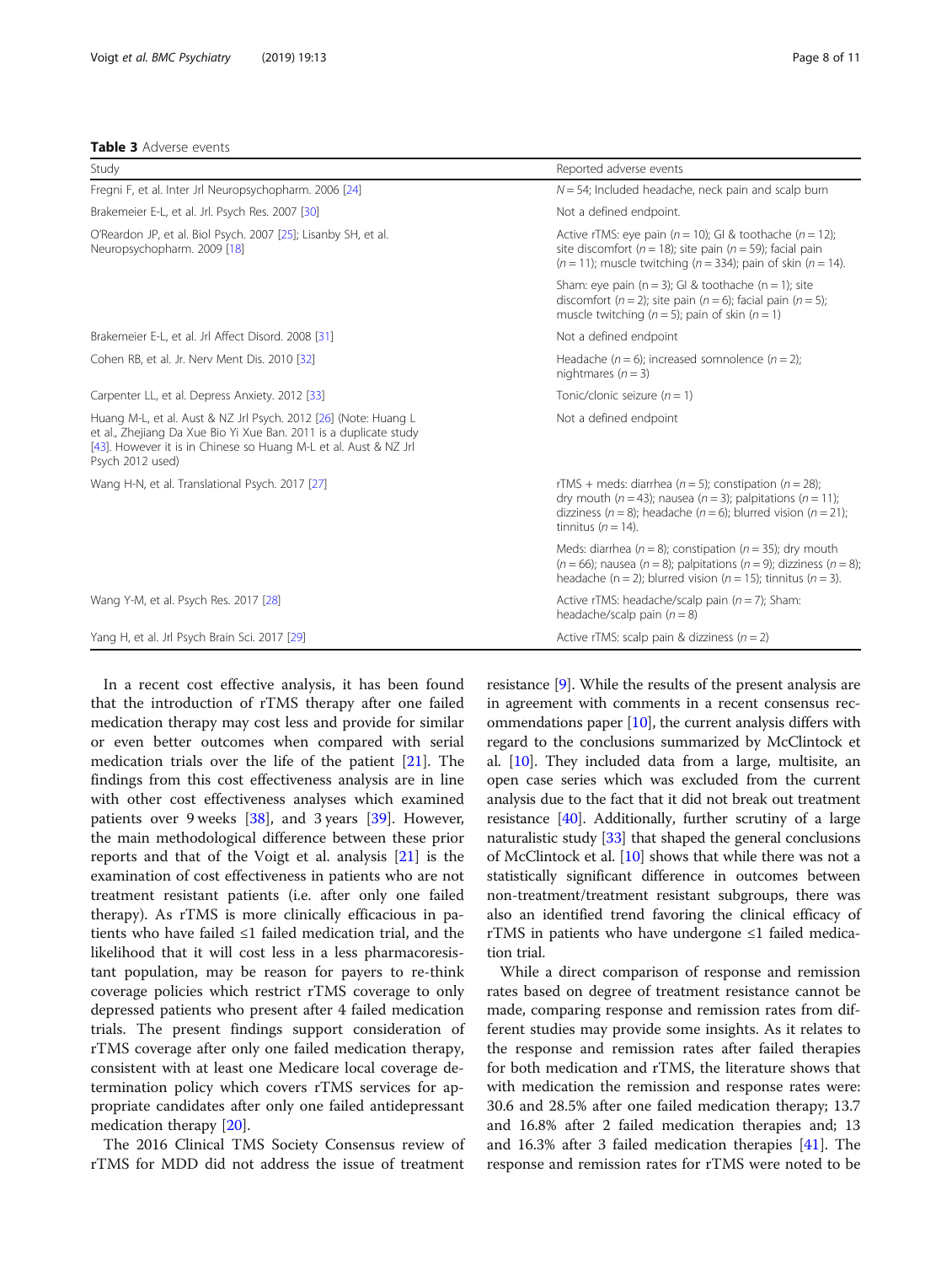| Number of medication trials                                 | <b>Studies</b>                      | Comparator                                                                                             | Outcomes/effect; study duration                                                                                          |
|-------------------------------------------------------------|-------------------------------------|--------------------------------------------------------------------------------------------------------|--------------------------------------------------------------------------------------------------------------------------|
| $\geq$ 2 medication trials                                  | Fregni F, et al. (2006) [24]        |                                                                                                        | Higher response rate to rTMS therapy in<br>patients who had a lower number of<br>refractory treatment trials.            |
| $\leq$ 1 medication trial                                   | Huang M-L, et al. (2012) [26];      | rTMS plus med vs. sham plus med                                                                        | Significantly higher number of improvers<br>at 4 weeks with rTMS plus med.                                               |
|                                                             | Wang H-N, et al. (2017) [27];       | rTMS plus med vs. med                                                                                  | Significantly higher number in response<br>and remission at 12 months with rTMS<br>plus med.                             |
|                                                             | Wang Y-M, et al. (2017) [28];       | rTMS plus med vs. sham plus med                                                                        | Response and remission significantly<br>higher in the rTMS + med                                                         |
|                                                             | Yang H, et al. (2017) [29]          | rTMS plus med vs. sham plus med                                                                        | Response and remission significantly<br>higher in the $rTMS + med$                                                       |
| $\geq$ 2 medication trials vs.<br>$\leq$ 1 medication trial | Brakemeier E-L, et al. (2007) [30]; | Use of rTMS with Low (1 trial) vs.<br>high $(22 \text{ trials})$ medication treatment<br>resistance    | Likelihood of response was higher<br>in low treatment resistant patients                                                 |
|                                                             | O'Reardon JP, et al. (2009) [25];   | Use of rTMS with Low (1 trial) vs.<br>high $(22 \text{ trials})$ medication treatment<br>resistance    | Likelihood of response was 4X higher<br>and statistically significantly different<br>in low treatment resistant patients |
|                                                             | Brakemeier E-L, et al. (2008) [31]; | Use of rTMS with Low (1 trial) vs.<br>high $(22 \text{ trials})$ medication treatment<br>resistance    | Use of rTMS in low treatment<br>resistant patients had a statistically<br>significant effect on improved<br>outcomes     |
|                                                             | Cohen RB, et al. (2010) [32];       | Use of rTMS with Low (1 trial) vs.<br>high $(22 \text{ trials})$ medication treatment<br>resistance    | Use of rTMS in low treatment<br>resistant patients had a statistically<br>significant effect on improved<br>outcomes     |
|                                                             | Carpenter LL, et al. (2012); [33]   | Use of rTMS with Low $(≤1$ trial) vs.<br>high $(22 \text{ trials})$ medication treatment<br>resistance | Use of rTMS in low treatment resistant<br>patients had a modest effect on improving<br>outcomes.                         |

<span id="page-8-0"></span>Table 4 Breakout of studies based on number of medication trials prior to rTMS use

as follows: 95% response and 63% remission rate in treatment naïve patients [\[28\]](#page-10-0); 43% response rate after one failed medication trial [\[31\]](#page-10-0); 36.6% remission after one to two failed medication therapies [[18](#page-9-0)] and; 28.9% remission after 3–4 failed medication therapies [\[18\]](#page-9-0). The types of patients in each of these studies appear to be comparable when evaluating the baseline characteristics [\[18](#page-9-0), [31](#page-10-0), [41](#page-10-0)]. Based on the data, it appears rTMS may provide at least comparable remission and response outcomes to antidepressant pharmacotherapy, based on treatment resistance.

Lastly, based on the results in Table 4, there appears to be a durable and improved response to the use of rTMS plus medication vs. medication only in patients who have failed ≤1 medication trials. These trials were well designed (i.e. RCTs). The use of rTMS as augmentative therapy to medication in treatment resistant patients (≥2 medication trials) has also demonstrated an improved response in a systematic review and meta-analysis [\[42\]](#page-10-0). The fact that similar results are demonstrated in patients who have failed ≤1 failed medication trial likely holds promise for rTMS as augmentative therapy in these types of patients.

# Limitations

The use of PubMed, EBSCO, and English language journals may have missed non-English language publications. The risk of bias in each study was not assessed. However, CEBM and GRADE assessments were evaluated. Four of the studies identified were randomized controlled trials [[27](#page-9-0)–[29,](#page-10-0) [43\]](#page-10-0). In each of these trials it was identified that the GRADE quality of evidence was moderate (level B).

## Conclusion

High quality evidence exists supporting the clinical efficacy of rTMS in patients who have failed  $\leq 1$  medication therapies. This evidence also appears to be in line with remission and response rates of patients who have undergone additional medication trials after one failed medication trial. High quality evidence also exists that rTMS used solely or in combination with antidepressants for first-episode major depressive disorder may be more effective than antidepressants alone. Thus the use of rTMS may shorten the treatment odyssey for patients with MDD. Further, cost-effectiveness has been demonstrated in patients with one failed rTMS therapy. Lastly, payers are beginning to cover rTMS after one failed medication trial – with one Medicare payer out of 7 doing so - Novitas [\[20\]](#page-9-0). Private payers in the US are not. Therefore rTMS should be considered for coverage with patients who have failed ≤1 failed medication trials.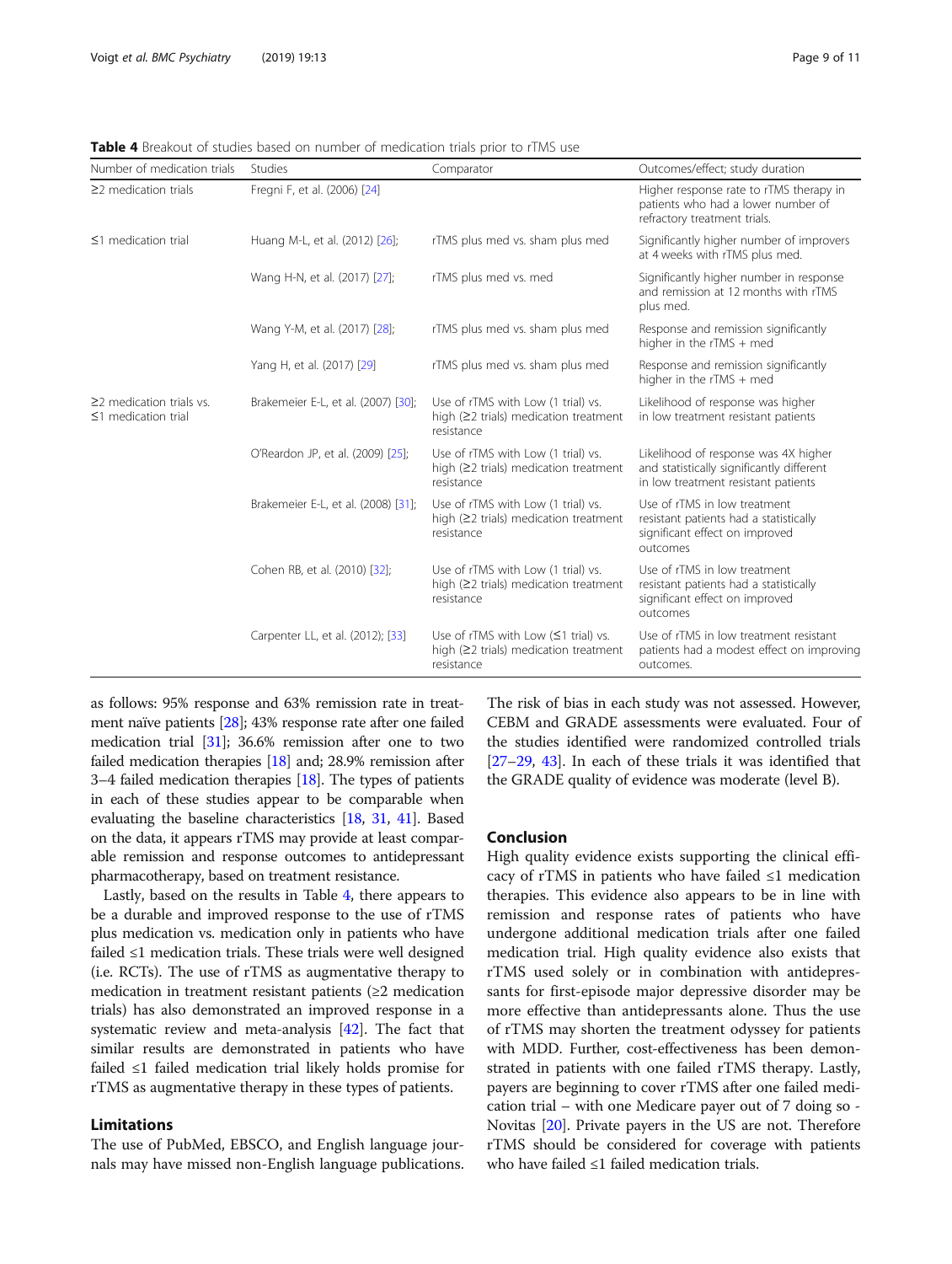# <span id="page-9-0"></span>Additional files

[Additional file 1:](https://doi.org/10.1186/s12888-018-1989-z) Appendix 1. - CEBM and GRADE. (DOCX 32 kb) [Additional file 2:](https://doi.org/10.1186/s12888-018-1989-z) Appendix 2. PRISMA checklist. (DOC 114 kb)

#### Abbreviations

AHRQ: Agency for Healthcare Research and Quality; APA: American Psychiatric Association; CEBM: Centre for Evidence Based Medicine; CTAF: California Technology Assessment Forum; EBSCO: Elton B. Stephens Company; GRADE: Grading of Recommendations, Assessment, Development, and Evaluation; ICER: Institute for Clinical and Economic Review; NICE: National Institute for Health and Clinical Excellence; NNDC: National Network of Depression Centers; PRISMA: Preferred Reporting Items for Systematic Reviews and Meta-Analyses; rTMS: repetitive transcranial magnetic stimulation; TMS: Transcranial magnetic stimulation

### Acknowledgements

N/A

#### Funding

No funding was provided for the research and writing of this manuscript.

### Availability of data and materials

The datasets generated and/or analyzed during the current study are available through EBSCO and PubMed.

#### Author's contributions

JV performed the initial systematic review and drafting of the manuscript. LC and AL reviewed, revised and commented on the manuscript. All authors read and approved the final manuscript.

#### Ethics approval and consent to participate

Not applicable.

#### Consent for publication

Not applicable.

#### Competing interests

Jeffrey Voigt is a reimbursement consultant for an rTMS company. Linda Carpenter, MD is a clinical advisor for rTMS companies. Andrew Leuchter, MD is a clinical advisor for rTMS companies. Linda Carpenter, MD, has received consulting income from Magstim, Inc. (<\$5000/year). Additionally, Dr. Carpenter has received clinical trial research support from Neuronetics, NeoSync, and Jannssen; and equipment support from NeoSync and Neuronetics.

# Publisher's Note

Springer Nature remains neutral with regard to jurisdictional claims in published maps and institutional affiliations.

#### Author details

<sup>1</sup>Medical Device Consultants of Ridgewood, LLC, 99 Glenwood Rd, Ridgewood, NJ 07450, USA. <sup>2</sup>Department of Psychiatry and Human Behavior, Brown Institute for Brain Science, Brown University, 700 Butler Dr, Providence, RI 02906, USA. <sup>3</sup>University of California Los Angeles (UCLA), Neuromodulation Division, Semel Institute for Neuroscience and Human Behavior, UCLA, 760 Westwood Plaza, Room 37-452, Los Angeles, CA 90095, USA.

## Received: 5 March 2018 Accepted: 18 December 2018 Published online: 08 January 2019

#### References

- 1. Magstim rTMS. 510K K143531 dated May 8, 2015. Accessed 20 Feb 2018.
- 2. Brainsway Deep TMS therapy. 510K K122288 dated January 7, 2013. Accessed 20 Feb 2018.
- 3. Tonica Electronik MagVita TMS therapy. 510K K171481 dated June 16, 2017. Accessed 20 Feb 2018.
- Neuornetics Neurostar TMS therapy. 510K161519 dated June 2, 2016. Accessed 20 Feb 2018.
- 5. Teleemg LLC Neurosoft TMS therapy 510K K161519 dated December 22, 2016. Accessed 20 Feb 2018.
- 6. Berlim MT, Van den Eynde F, Daskalakis ZJ. Clinically meaningful efficacy and acceptability of low-frequency repetitive transcranial magnetic stimulation (rTMS) for treating primary major depression: A meta-analysis of randomized, double-blind and sham-controlled trials. Neuropsychopharmacology. 2013;38:543–51.
- 7. Serafini G, Pompili M, Murri MB, Respiro M, Ghio L, Girardi P, et al. The effects of repetitive transcranial magnetic stimulation on cognitive performance in treatment-resistant depression. A systematic review. Neuropsychobiology. 2015;71:125–39.
- Lefkovitz Y, Isserles M, Padberg F, Lisaanby SH, Bystritsky A, Zia G, et al. Efficacy and safety of deep transcranial magnetic stimulation for major depression: a prospective multicenter randomized controlled trial. World Psych. 2015;14:464–73.
- 9. Perera T, George MS, Grammer G, Janicak PG, Pascual-Leone A, Wirecki TS. The clinical TMS society consensus review and treatment recommendation for TMS therapy for major depressive disorder. Brain Stimulation. 2016;9: 336–46.
- 10. McClintock SM, Reti IM, Carpenter LL, McDonald WM, Dubin M, Taylor SF, et al. Consensus recommendations for the clinical application of repetitive transcranial magnetic stimulation (rTMS) in the treatment of depression. J Clin Psych. 2017. <https://doi.org/10.4088/JCP.16.16cs10905>.
- 11. Healthcare Services Corp. (BCBS TX, IL, OK, NM, MT) Policy #301.015. Effective July 1, 2017. Accessed 21 Feb 2018.
- 12. Aetna coverage policy #0469. Effective July 11, 2017. Accessed 21 Feb 2018.
- 13. Anthem coverage policy #BEH.00002. Effective September 27, 2017. Accessed 21 Feb 2018.
- 14. United Healthcare coverage policy (under Optum Behavioral Health) #BHCDG042017. Accessed 21 Feb 2018.
- 15. CIGNA coverage policy #0383. Effective February 15, 2017. Accessed 21 Feb 2018.
- 16. Prudic JM, Sackeim HA, Rifas S. Medication resistance, response to ECT, and prevention of relapse. Psychiatr Ann. 1994;2495:228–31.
- 17. Rush AJ, Trivedi MH, Wisniewski SR, Stewart JW, Nerenberg AA, Thase ME, et al. Star\*D study team. Bupropion-SR, sertraline, or venlafaxine-XR after failure of SSRIs for depression. NEJM. 2006;354(12):1231–42.
- 18. Lisanby S, Husain MM, Rosenquist PB, Maximar D, Gutierrez R, Krystal A, et al. Daily left prefrontal repetitive transcranial magnetic stimulation in the acute treatment of major depression: clinical predictors of outcome in a multisite, randomized controlled clinical trial. Neuropsychopharmacology. 2009;34:522–34.
- 19. Mitchell PB, Schweitzer I, Burrows G, Johnson G, Polonowita A. Efficacy of venlafaxine and predictors of response in a prospective open-label study of patients with treatment-resistant major depression. Jrl Clin Psychopharmacol. 2000;20:483–7.
- 20. Novitas coverage policy L34998. Effective November 9, 2018. Accessed 21 Feb 2018.
- 21. Voigt J, Carpenter L, Leuchter A. Cost effectiveness analysis comparing repetitive transcranial magnetic stimulation to antidepressant medications after a first treatment failure for major depressive disorder in newly diagnosed patients – A lifetime analysis. PLOS ONE. 2017. [https://doi.org/10.](https://doi.org/10.1371/journal.pone.0186950) [1371/journal.pone.0186950](https://doi.org/10.1371/journal.pone.0186950).
- 22. Center for Evidence Based Medicine (CEBM). 2016. [http://www.cebm.net.](http://www.cebm.net) Accessed 22 Feb 2018.
- 23. Grading of Recommendations, Assessment, Development and Evaluation. 2016. <http://www.gradeworkinggroup.org/>. Accessed 22 Feb 2018.
- 24. Fregni F, Marcolin MA, Myczkowski M, Amaiz R, Hasey G, Rumi DO, et al. Predictors of antidepressant response in clinical trials of transcranial magnetic stimulation. Jrl Neuropsychopharm. 2006;9:641–54.
- 25. O'Reardon JP, Solvason HB, Janicak PG, Simpson S, Isenberg KE, Naha SZ, et al. Efficacy and safety of transcranial magnetic stimulation in the acute treatment of major depression: a multisite randomized controlled trial. Biol Psych. 2007;62:1208–16.
- 26. Huang M-L, Luo B-y, Hu J-b, Wang S-S, Zhou W-h, Wei N, et al. Repetitive transcranial magnetic stimulation in combination with citalopram in young patient with first-episode major depressive disorder: A double blind, randomized, controlled trial. Aust & NZ Jrl. Psych. 2012;4693:257–64.
- 27. Wang H-N, Want X-X, Zhang R-G, Wang Y, Cai M, Zhang Y-H, et al. Clustered repetitive transcranial magnetic stimulation for the prevention of depressive relapse/recurrence: a randomized controlled trial. Trans Psych. 2017;7:1292. [https://doi.org/10.1038/s41398-017-0001-x.](https://doi.org/10.1038/s41398-017-0001-x)